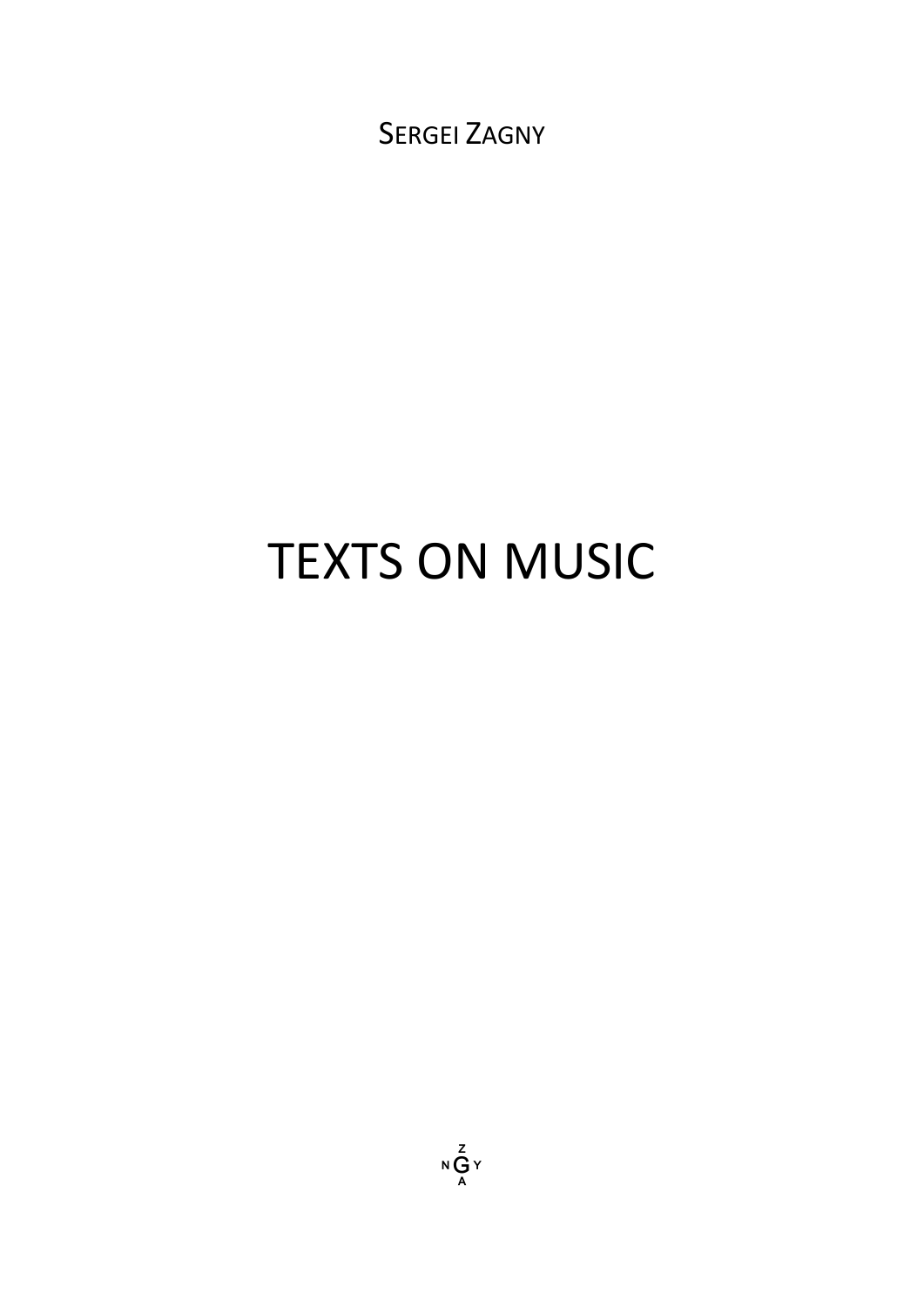Zagny Edition 2010 Text 003‐en © 2010 Sergei Zagny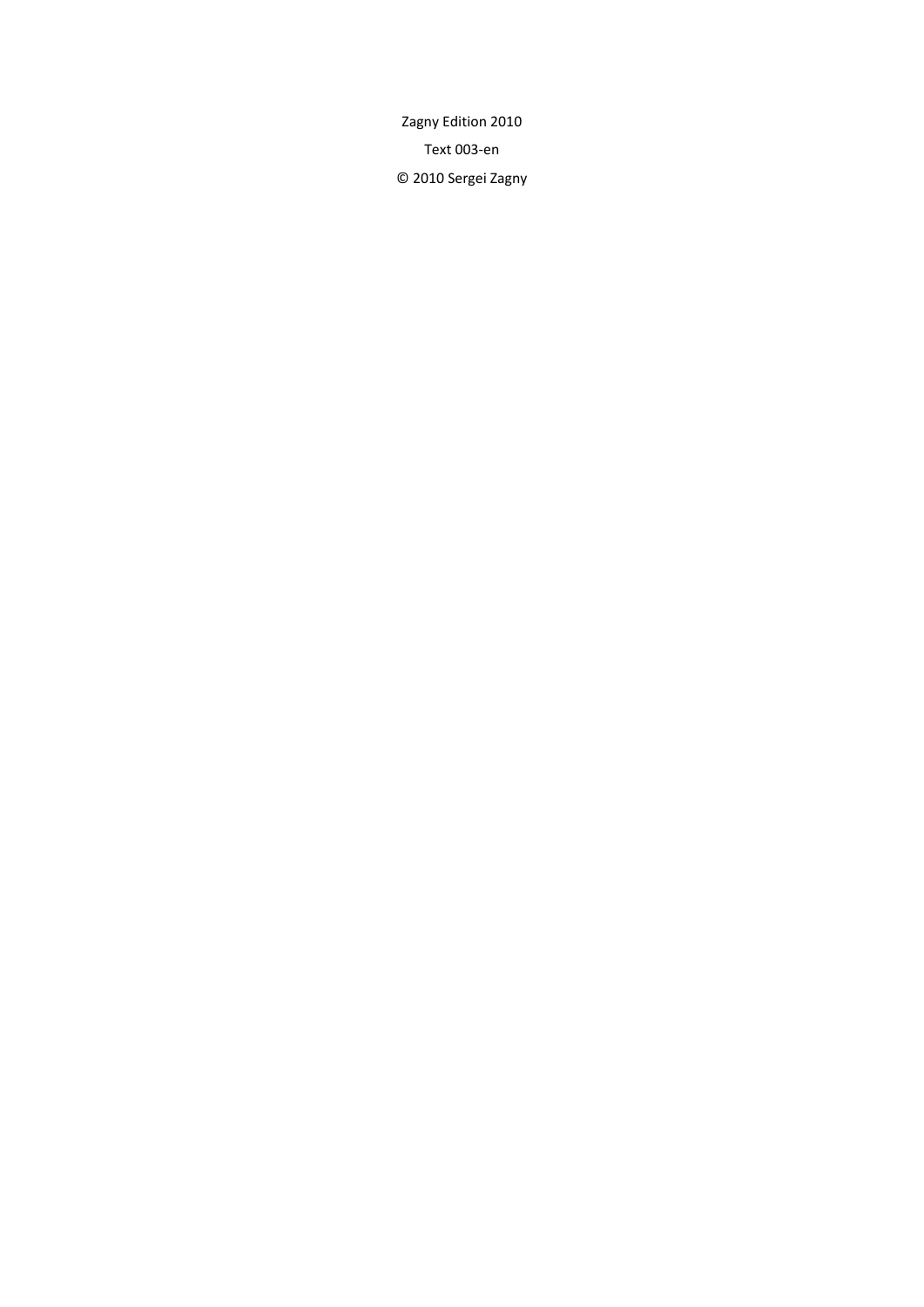## TEXTS ON MUSIC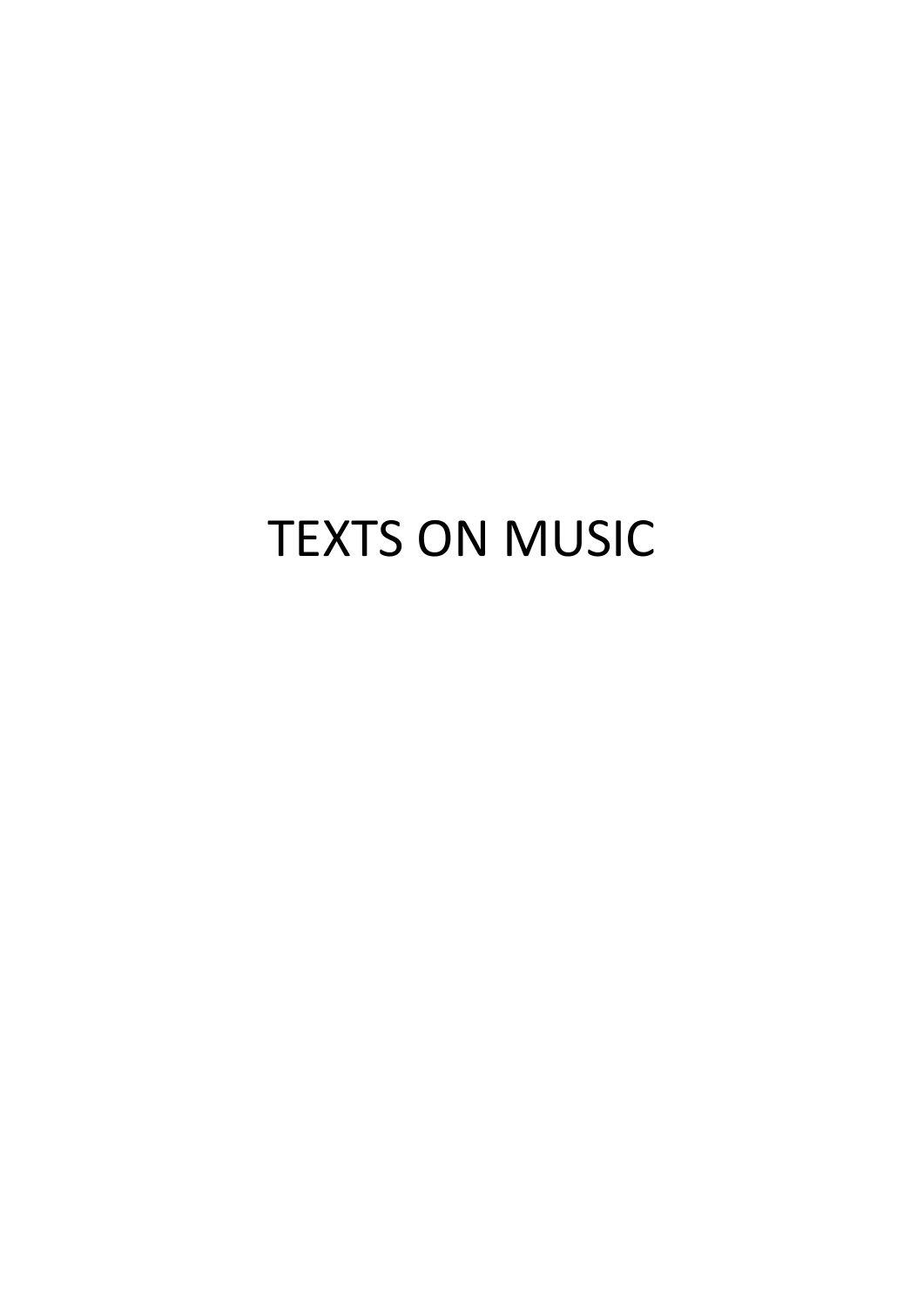## **CONTENTS**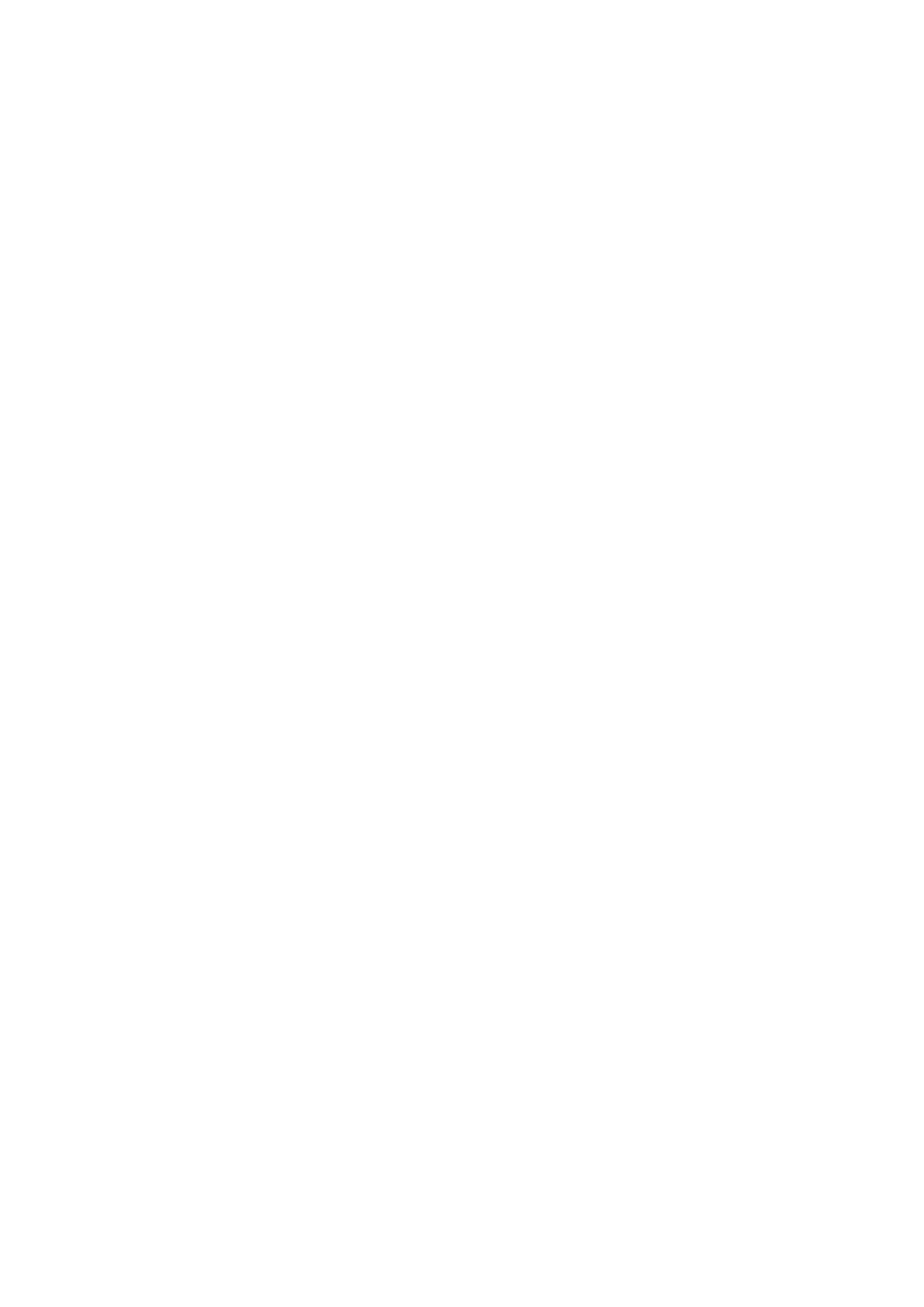#### SONATA[1](#page-5-1)

<span id="page-5-0"></span>The sonata can last for half an hour or more. Its most probable duration is from 30 to 45 minutes. The sonata consists of 25 parts, or sections, or pieces. Their sequence can be displayed with the following scheme:

$$
\begin{array}{ccccccccc}\n\textcircled{R} & A & \textcircled{R} & B & A & \textcircled{B} & B & A & \textcircled{R} & \textcircled{D} & E & D' & E & D' & E & D' & B & \textcircled{R} & F & V & \textcircled{R} \\
1 & 2 & 3 & 4 & (5) & 6 & 7 & 8 & (9 & (10) & (11) & (12) & 13 & 14 & 15 & 16 & (17 & 18 & (19 & 20) & (21) & 22 & 23 & 24 & 25\n\end{array}
$$

Figures indicate the ordinal numbers of the parts. (Pieces in parentheses can be omitted.)

The whole can be imagined as a complex multilayered rondo, where  $(\mathbf{R})$  – is the refrain and **A, B, B, C, D, D', D', E, F** and V are episodes. Groups  $(\overline{B} \ C \ B \ C \ B)$  and  $(\overline{D} \ E \ D' \ E \ D')$ form local rondos, which, in turn, can be understood as "macro‐ episodes" of the main rondo, and then the sections **B A**, **B A** and **B** can be seen as transitions.

The general structure has obvious signs of symmetry: two refrains in the beginning, two at the end, one exactly in the middle. The first local rondo is reflected in the second. The initial  $\bf{A}$  (2nd piece) is answered by  $\nabla$  (24th piece), which is similar to  $\bf{A}$  (in harmonic construction, but quite different in nature… Breaks in symmetry are also obvious: "macro‐episodes" are slightly shifted, and episode F, breaking the calm correlation  $(\mathbf{R}) \mathbf{A}(\mathbf{R}) - (\mathbf{R}) \mathbf{V}(\mathbf{R})$  , has no direct reflection neither before, nor after itself…

On a psychological or energetic level, the evolution can be imagined as a smooth curve: in the beginning it ascends, coming into the field of joy or warmth; then it descends, lowering into the field of cold or sorrow; and then it ascends again, this time very intensively, flying to the sphere of the transcendental…

The music text of the sonata is written so that the performer, while playing, can at certain points make choices following his inner feeling: to continue playing the piece or to go to the next one, to skip an episode or maybe to return a little and to pass a part of the way once again  $-$  in the same manner or a little differently, to play this note or that. Different performances, if notated conventionally, would appear as (somewhat) different compositions. The structure is as if it were striving to meet the desire of a human, as the desire exists at that present moment, and through this meeting to discover more of its own possibilities. The human, in turn, strives to meet that which is capable of answering his desires, and through such meeting to understand better the nature of the latter.

The sonata can be understood as an investigation of musical language, in its different aspects, realised through musical means.

The sonata can be considered as an investigation into the subject of symmetry and asymmetry, chaos and regularity, organic and mineral, necessity and freedom.

The sonata can be seen as a reflection of an experience: the soul tries to be settled now in the living being, now in the stone, now somewhere else, and tries to understand and to feel, how everything is, how everything is related, and how the soul itself can be there or here.

*September 1998*

*Translated by Sergei Zagny with the assistance of Peter Ringwood and Edward Purkiss*

<span id="page-5-1"></span><sup>1</sup> The text is published in the CD booklets: Zagny Edition 09.1998 (ZECD 001) and Long Arms Records 2000 (CDLA 00014).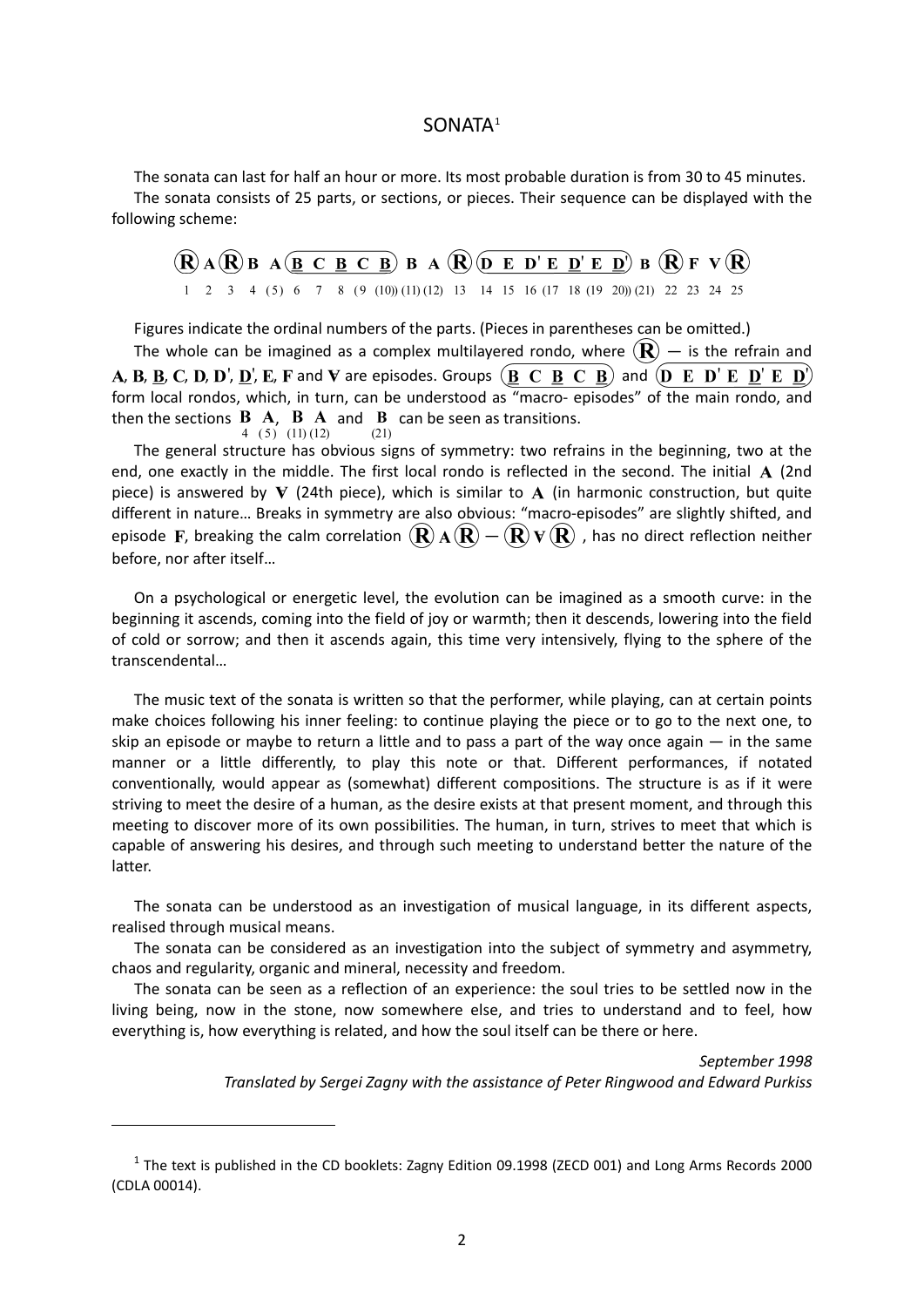## FORMULA 1<sup>[2](#page-6-1)</sup>

#### **Formula 1**

was inspired by Tom Johnson, who gave me the formula *x* → 3.745 *x* (1 − *x*), on which this work is based. The work is dedicated to him.

*September 4, 2000*

<span id="page-6-1"></span><span id="page-6-0"></span> $2$  This text is originally written in English and published in a CD booklet: Zagny Edition 02.2000 (ZECD 003).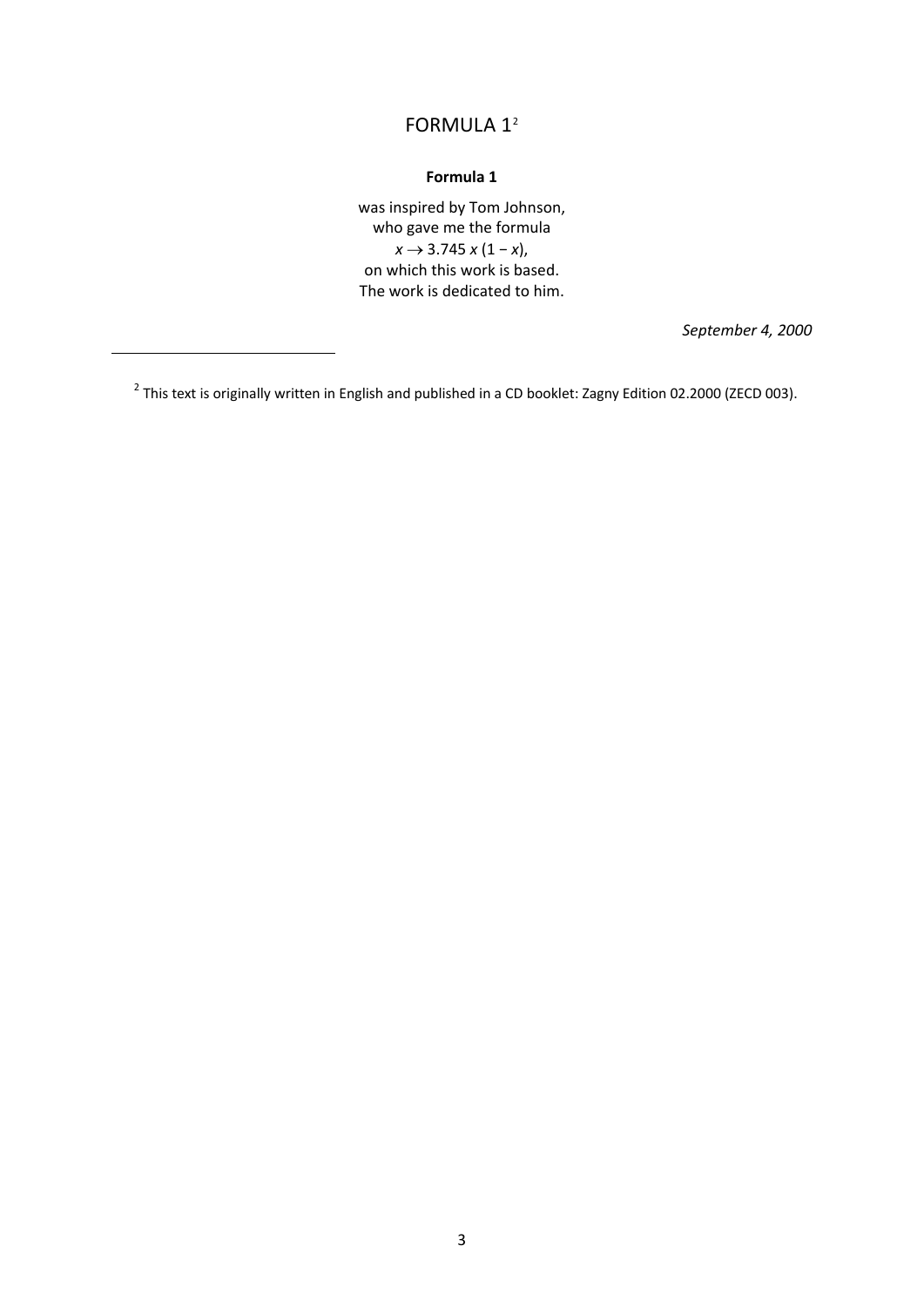### NEW YEAR MUSIC<sup>[3](#page-7-1)</sup>

<span id="page-7-0"></span>*New Year Music* is sound recorded at the DOM Cultural Center in Moscow on the evening of 30th December, 1999. The occasion was the New Year's Eve party there. The party started with the performance of the "Cisfinitum" group, followed by the percussion-noise ensemble of Mikhail Zhukov, Nick Dmitriev, Alexander Markov and Sergey Aksyonov (this part is not on the disc), then Sergei Zagny played Arnold Schoenberg's and his own piano works, and finally there was a discotheque (not on the disc). During this party, people of the audience could conduct themselves more freely than is usual at concerts: they could talk, walk around the hall, sit at tables, drink wine and so on.

The original concept belongs to Nick Dmitriev. Its musical constituent was to be as follows: firstly, as loud and as brutal as possible, then extremely fine and tender with pauses.

The recording was made (with breaks) on DAT by DOM employees.

*New Year Music* is a work which comprises sound images of a number of fully self‐dependent works, as well as other sounds which occured at that time and that place. The authorship of *New Year Music*, the author of these lines ascribes to himself *New Year Music*, the author of these lines ascribes to himself.

> *February 8, 2001 Translated by Sergei Zagny and Edward Purkiss*

Note. The author recommends that you skip the first track of the disc and start listening with the second.

<span id="page-7-1"></span><sup>&</sup>lt;sup>3</sup> This text is published in the CD booklets: Zagny Edition 01.2000 (ZECD 002) and Long Arms Records 2003 (CDLA 03046).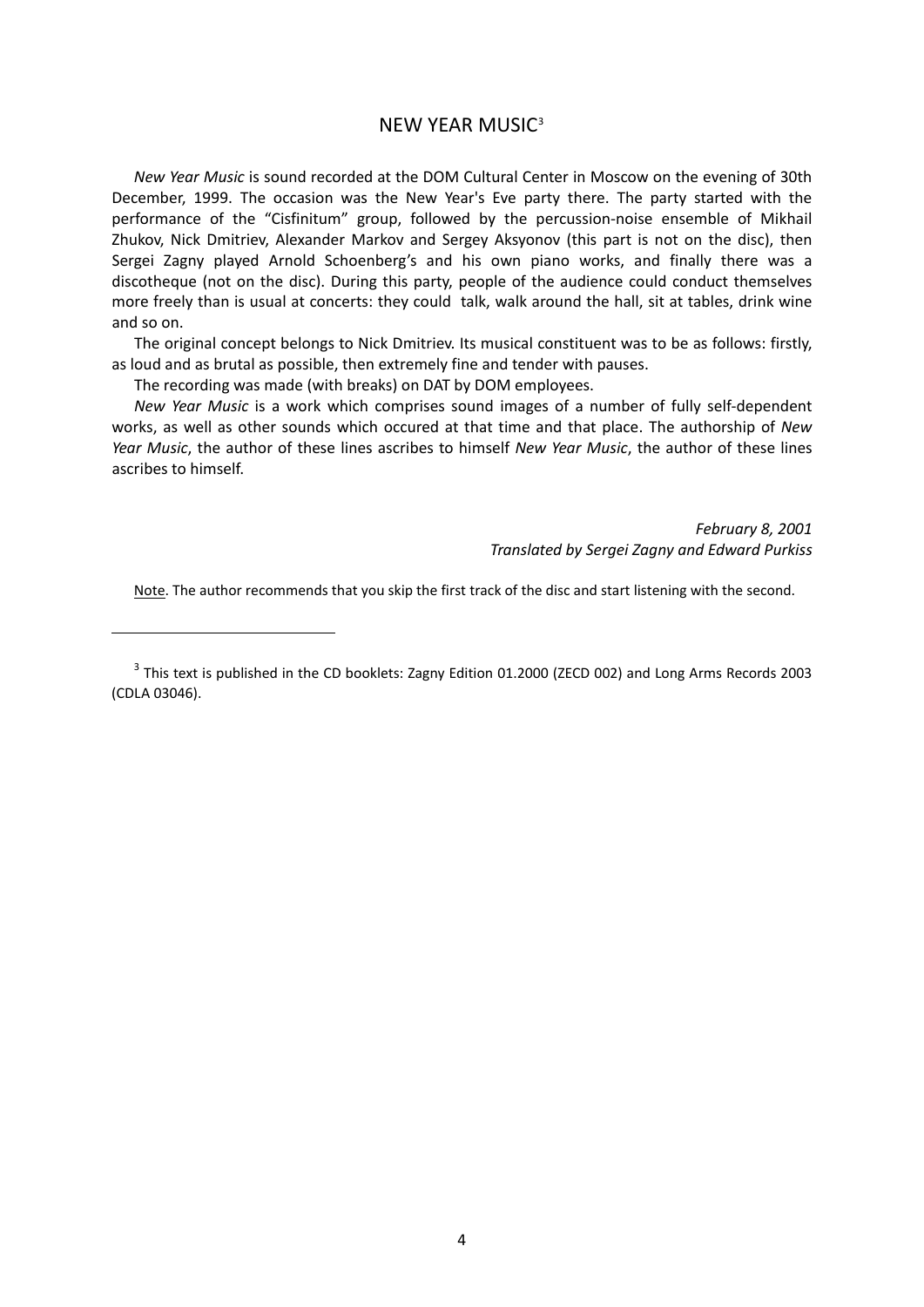### FRAGMENTS FROM "SWAN LAKE" BY PIOTR TCHAÏKOVSKI[4](#page-8-1)

<span id="page-8-0"></span>"Fragments from Swan Lake" had its origins in the "Swan Lake" theatre project of the Von Krahl Theatre, Tallinn, the authors of the project being Sasha Pepelyaev and Peeter Jalakas. The initial idea was as follows: to preserve Tchaïkovski's music so far as possible, while stripping out the excessive emotion and overblown sentimentality we now find so embarrassing. Further modifications were made while working on the project, some dictated by technical requirements (instead of a full orchestra, only a chamber group was available), others directed at overcoming the "pristine simplicity" expressed by the score by introducing a number of signs of "aristocratic abundance", such as transpositions, counterpoint, transitions, etc. Some modifications help to bring out connections and parallels: for example, the piece is sometimes unexpectedly crowned by a cadence in the spirit of the 15th century, while on occasion, almost imperceptibly, a quotation from a Bruckner symphony emerges. Absence of modification also represents an important aspect. Many episodes and, sometimes, entire works have remained almost in their original form. Outwardly almost unchanged, they are rewritten, re-read or listened to afresh and thereby endowed inwardly with another meaning (cf. Borges's story "Pierre Menard, Author of Don Quixote"). The absence of modifications renders particularly acute the problem of authorship and the associated problem of novelty, both of which are of fundamental importance in relation to the present work.

> *January 19, 2003 Translated by Keith Hammond*

<span id="page-8-1"></span> $4$  The text is published in a CD booklet: Zagny Edition 01.2003 (ZECD 011).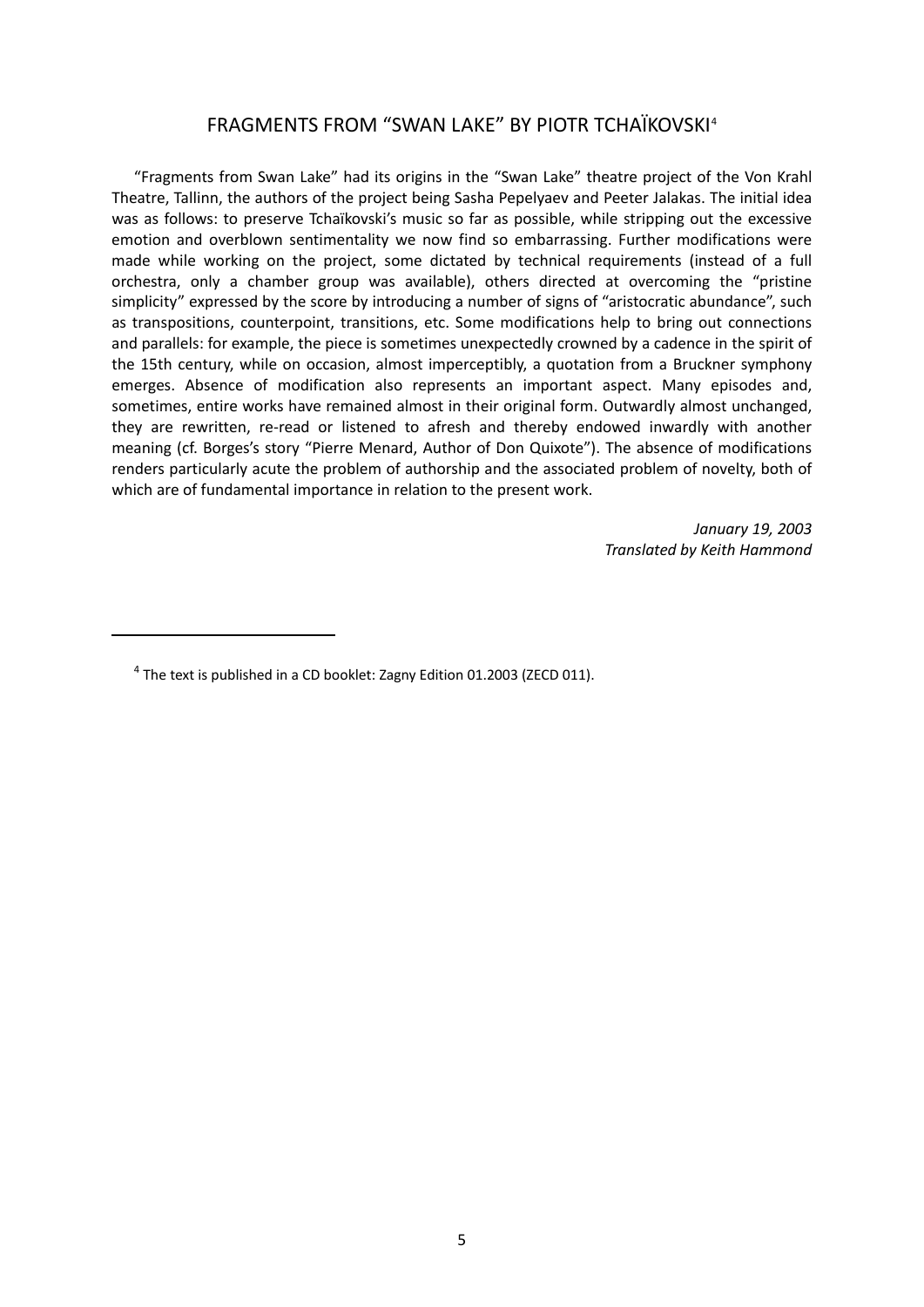<span id="page-9-0"></span>The performance "STARS" took place on October 10, 2004 at DOM Cultural Centre, in a small hall (room) on the first floor.

The space was reorganized in such a way as to resemble a kind of temple. In front of the audience, right in the center, about one and a half meters from a wall, the "Sacred Object Magic Star" was placed, in the form of the star corresponding to the day (for October 10, 2004, it was the second star — 10+10+2004 modulo 6 makes 2). Behind the object and above it on the wall (on A3 size portrait sheets), images of six magic stars were hung, three on the left and three on the right side. Below them (on landscape paper strips) there were two short phrases: "please be silent" on the left side, and "please do not try to understand" on the right side. Just in front the object was a small bowl containing joss sticks, which were lit approximately every 20‐30 minutes. On the left side, near a wall, a grand piano stood. On the right hand and rear walls, like unrolled scrolls, fragments from the score of "Magic Stars" printed on paper of ivory color were hung. All along the room in a "chaotic" order, at some distance from one another, were some chairs, on which one could seat, and some small mattresses, on which one could lie. When climbing the stairs to the room, one could read eight anticipatory phrases (printed on small landscape paper strips):

please do not speak loudly inside, you can sit, lie down, stand and walk around you can come in or leave whenever you like you can stay as long as you wish you can read, write or draw you can sleep or do nothing you can bring in and consume refreshments try to be quiet

<span id="page-9-1"></span>

Downstairs, at the entrance to the stairs, the "Generalizing Symbol of Magic Star" was hung (on an A4 size portrait sheet; several identical symbols were on the left wall in the room, at about two or three meters one from another; the symbol is reproduced on the cover page of this booklet).

Near the entrance to the room, everyone coming in was given a booklet with the text "Magic Stars and Their Components".

The main part of the performance took the form of music played on the piano. The order of pieces was not determined in advance, and was defined during the performance. All the works performed are related in one or another way to magic stars. The full titles of the works are:

**Magic Stars**, tables for piano or other appropriate instruments (in progress);

**Bases**, piano or other appropriate instruments, 2000. (Zagny Edition, ZE Score 014);

**"On Words: J" by Luiz Henrique Yudo**, piano or other appropriate instruments, 2001. (Zagny Edition, ZE Score 011).

Piano music alternated from time to time with "actions", during which improvisations were played on recorder and small drum, joss sticks burned, the "Magic Star" rotated, etc. The very beginning of the performance, the "Tuning", was also improvised.

<sup>5</sup> The text is published in a CD booklet: «Stars», Dom Records 2005 (CDDOMA 05032‐33).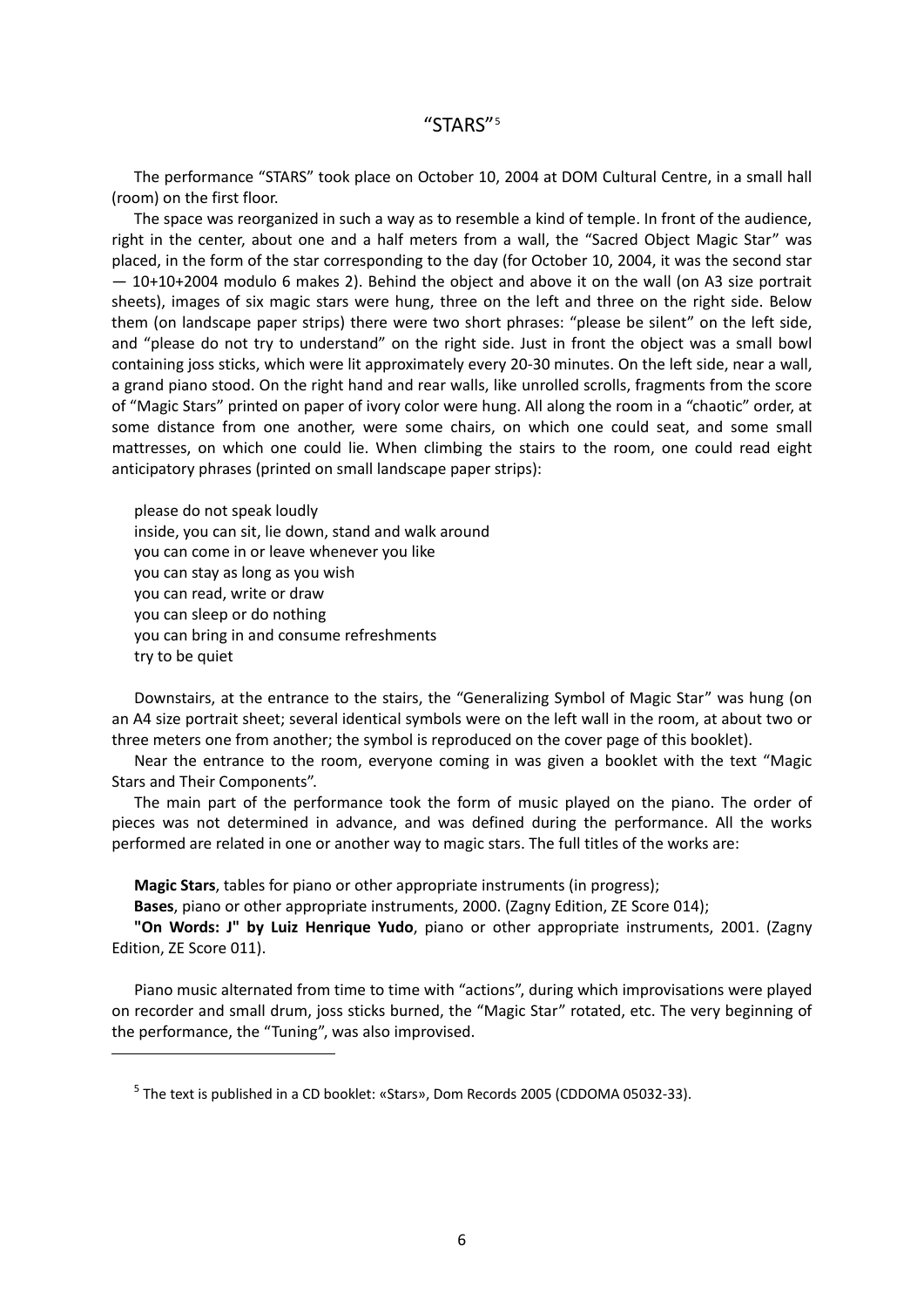The pieces and improvisations follow one another on the discs in exactly the same order as during the performance. The duration of all the pauses has also remained unchanged.

> *March 17, 2005 Translated by Keith Hammond*

#### **Magic Stars and Their Components[6](#page-10-0)**

The six‐pointed magic star is a figure having the following appearance:



Twelve non‐recurrent numbers, from 1 to 12, are located on the vertices of the *main triangles* that form the star, and on the points of their intersection. The vertices of the main triangles (1, 2, 10 and 3, 6, 4 in the example) are called the *outer vertices*, and the points of intersection of the triangles (11, 12, 5, 9, 7 and 8 in the example) are called the *inner vertices*. The *side* of a star — which is also the side of one of the main triangles — is a segment, and four vertices are placed on it. The numbers are arranged so that each side can produce the same sum. For example,  $1+11+12+2 = 3+12+5+6 =$  $2+5+9+10 = 6+9+7+4 = 10+7+8+1 = 4+8+11+3$ . The sum of the six outer vertices also has to be the same, for example, 1+3+2+6+10+4. There are a total of six different magic stars, disregarding variants produced by mirror images or rotation.



One can distinguish the following components in the stars: vertices (outer and inner), sides, complements, hexagons (outer and inner), triangles (outer and inner), enneagons (main triangles) and dodecagons, and also inner equilateral triangles.

There are twelve *vertices* in each star: six outer and six inner ones. Here the expression "sum of vertices" means the sum of the numbers that lie on these vertices.

A *side* is four vertices placed on one segment. On the ends of the segment there are outer vertices and between them there are inner vertices. The sum of the vertices of any side of a sixpointed magic star is always 26.

*Opposite* (or *parallel*) sides of a star are sides that have no common vertices. Each side has exactly one opposite side. Parallel sides are formed by eight vertices, their sum being 26×2=52. A group formed by the remaining four vertices is called *complement*. The sum of the complement vertices is always 26.

A *hexagon* is six outer vertices (*outer hexagon*), or six inner vertices (*inner hexagon*). The sum of the vertices of an outer hexagon is 26. The sum of the vertices of an inner hexagon is 26×2=52.

<span id="page-10-0"></span> $6$  Updated and extended version of this text became a Preface for the score of Magic Stars (Zagny Edition 2008, Score 018.1).